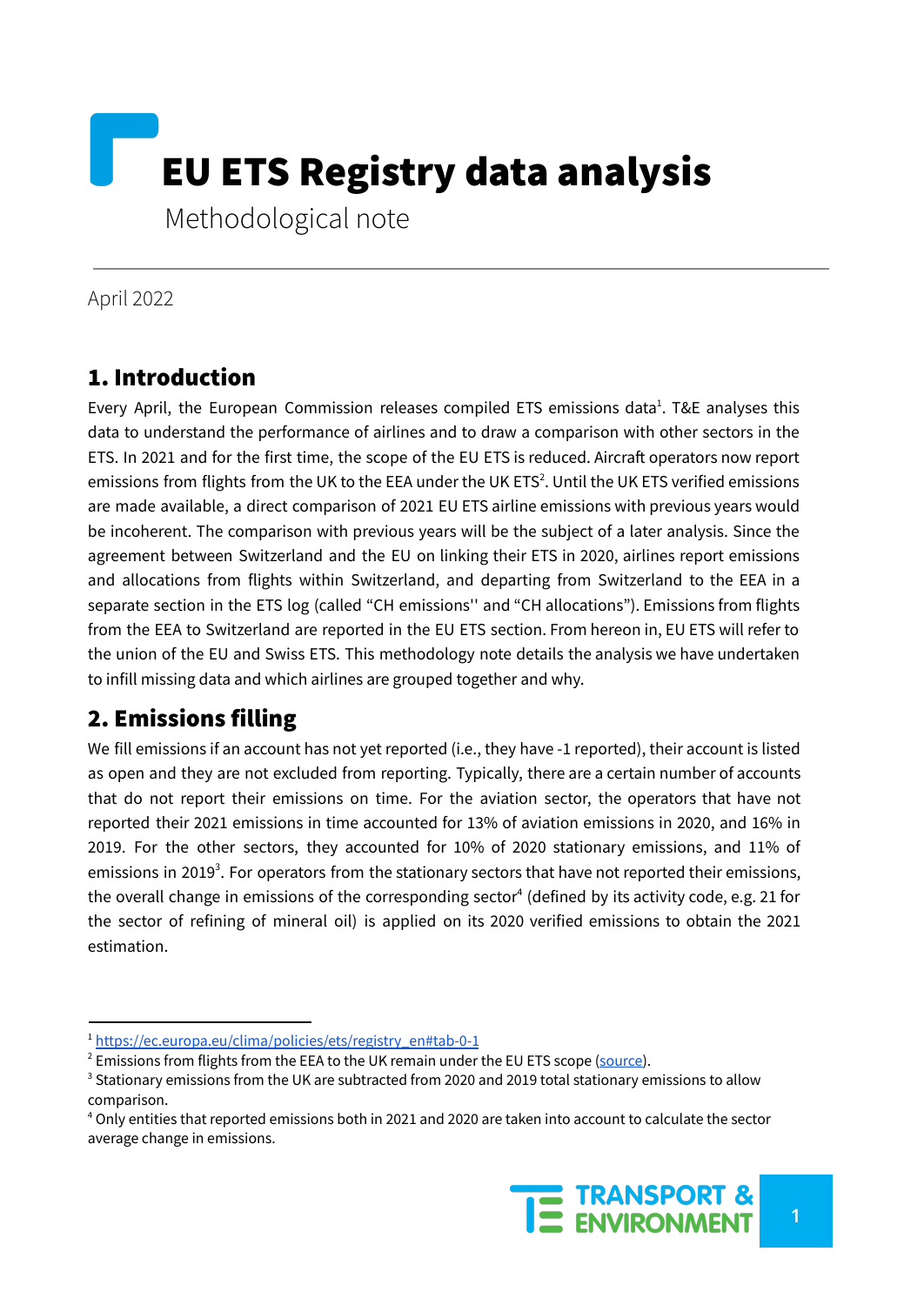Although the same process is applied on the majority of airlines that have not reported their emissions, a more detailed analysis was undertaken for several specific airlines. The largest airlines that declared bankruptcy in 2021 were identified and the month that they ceased operations noted. For those airlines, an extra step consists in applying the ratio of the number of months they operated over the year of 2021. For FlyBe, which went bankrupt in March 2020 and resumed operations in April 2021, the intermediary figure was multiplied by a ratio taking into account the shortened operating period in 2020 and in 2021. The bankrupt airlines that we identified<sup>5</sup> are listed in Table 1, with the estimated emissions calculated for those that are missing.

| <b>Airline</b>           | <b>Identifier in ETS</b><br>log                                                | last<br>operations                                        | <b>Verified emissions</b><br>2020<br>(CH verified<br>emissions) | <b>Verified emissions</b><br>2021<br>(CH verified emissions) | <b>Estimated emissions</b><br>2021<br>(estimated CH<br>emissions) |
|--------------------------|--------------------------------------------------------------------------------|-----------------------------------------------------------|-----------------------------------------------------------------|--------------------------------------------------------------|-------------------------------------------------------------------|
| Alitalia                 | <b>Alitalia ETS</b><br>aviation                                                | $Oct-21$                                                  | 592,533<br>(6,008)                                              | $-1$<br>$(-1)$                                               | 565,152<br>(4,905)                                                |
| Stobart Air<br>(Ireland) | <b>Stobart Air</b><br>Operator account                                         | $Jun-21$                                                  | 20,302<br>(0)                                                   | Excluded<br>(Excluded)                                       | $\mathbf{0}$<br>(0)                                               |
| Ellinair                 | ELLINAIR S.A.                                                                  | $Jun-21$                                                  | 6,495<br>(17)                                                   | $-1$<br>$(-1)$                                               | 3,717<br>(8)                                                      |
| Orange2Fly               | ORANGE2FLY                                                                     | $Sep-21$                                                  | $-1$<br>(Excluded)                                              | $-1$<br>$(-1)$                                               | $\mathbf{0}$<br>(0)                                               |
| <b>Blue Panorama</b>     | <b>Blue Panorama</b><br>Airlines S.p.A.                                        | $Oct-21$                                                  | 6,548<br>(0)                                                    | $-1$<br>$(-1)$                                               | 6,245<br>(0)                                                      |
|                          | <b>Blue Panorama</b><br>Airlines S.p.A. in<br>Amministrazione<br>Straordinaria | $Oct-21$                                                  | Excluded<br>(Excluded)                                          | Excluded<br>(Excluded)                                       | $\mathbf{0}$<br>(0)                                               |
| FlyBe*                   | <b>FLYBE</b>                                                                   | Ceased<br>operation in<br>Mar-20.<br>Resumed in<br>Apr-21 | 64,568<br>(319)                                                 | $-1$<br>$(-1)$                                               | 197,000<br>(833)                                                  |

Table 1: List of the large bankrupt airlines and their reported and calculated emissions, in tonnes

British Airways, which was a major contributor to the EU ETS in 2019 (ranked 5th largest) and 2020 , has not reported their emissions. Given that a large part of its flights are domestic or departing from the UK, its EU ETS 2021 emissions are likely to be affected differently by the change of scope than the overall aviation sector. 2021 and 2020 emissions calculated from PlaneFInder AIS data were

<sup>5</sup> Sources:

[https://www.traveldailymedia.com/key-airlines-that-entered-bankruptcy-due-to-the-pandemic/](https://allplane.tv/blog/2021/2/11/2021-airline-bankruptcy-list-now-open) [https://en.wikipedia.org/wiki/List\\_of\\_airlines\\_impacted\\_by\\_the\\_COVID-19\\_pandemic](https://allplane.tv/blog/2021/2/11/2021-airline-bankruptcy-list-now-open)



<https://allplane.tv/blog/2021/2/11/2021-airline-bankruptcy-list-now-open>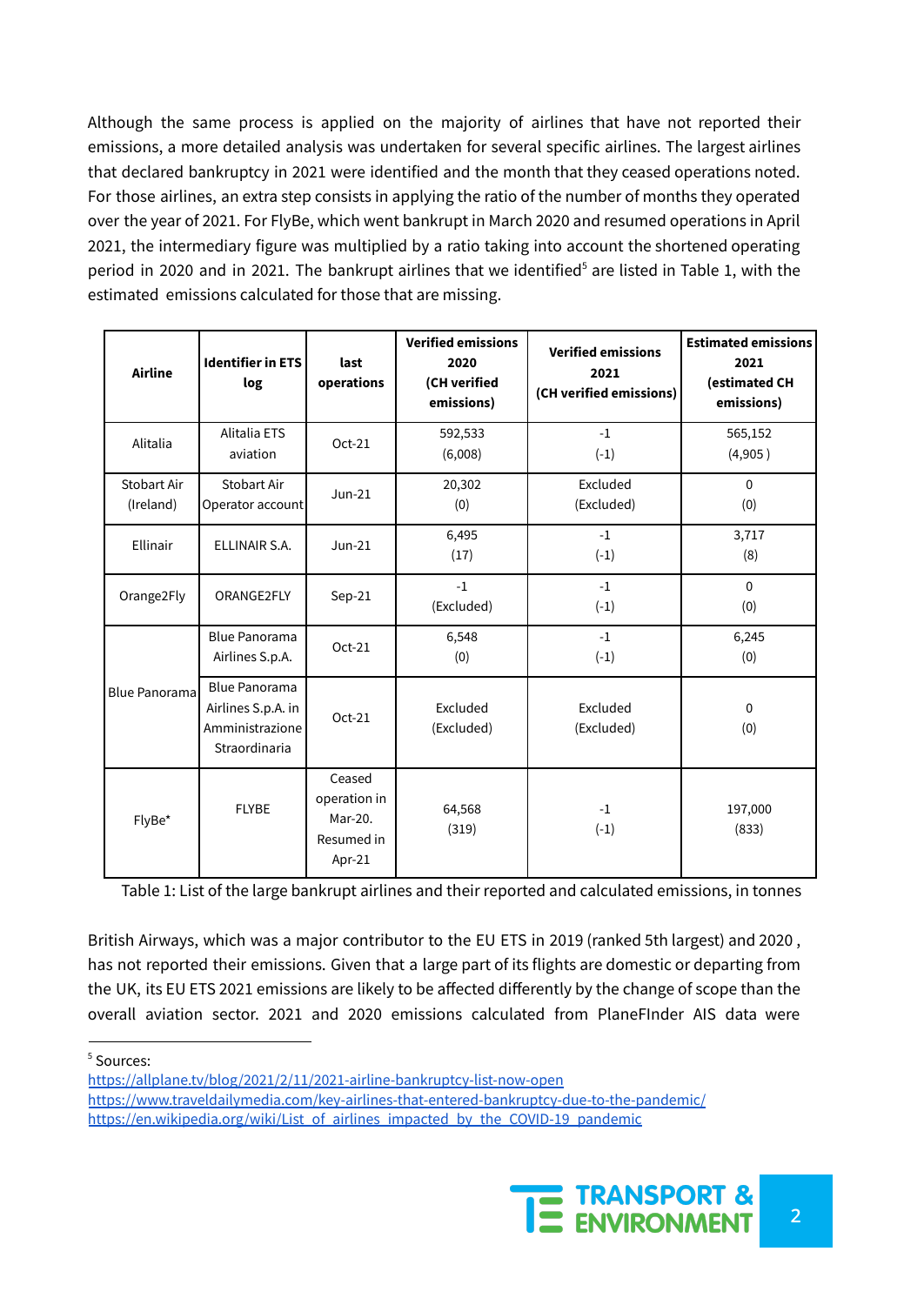analysed, to estimate the change in emissions between the 2020 EU ETS, and the 2021 EU ETS. We estimate a 67% decrease in emissions reported by British Airways under the 2021 EU ETS compared to their 2020 reporting.

# 3. Airline Grouping

Some airlines have different accounts in different member states of the EU. For all intents and purposes, these different accounts are attributable to an airline based on whether or not a passenger believes they are flying with a certain company or not. EasyJet, for example, have four accounts, however they do not have four separate airlines, or websites to book those flights, or are operated by different entities. This differs from subsidiaries, for example Lufthansa owns Brussels Airlines, but Brussels Airlines is a different brand than its parent company. Likewise for stationary installations, where Marista has 3 power plants in Bulgaria, which are within 100km of each other, but each are operated separately and have different owners. Power plants and industry tend not to be outward facing companies, and thus we keep their accounts separate. The airlines that we grouped together are shown in the table below, under an airline alias that is the commonly used name.

| <b>Airline ALIAS</b> | <b>Identifier in ETS log</b>             | <b>Note</b>                       |  |
|----------------------|------------------------------------------|-----------------------------------|--|
|                      | 30011.TUI AIRLINES BELGIUM               |                                   |  |
|                      | Handelskonto TUIfly GmbH                 | Has not reported its CH emissions |  |
| TUI                  | TUI Airlines Nederland BV                |                                   |  |
|                      | <b>TUIfly Nordic AB</b>                  | Has not reported its CH emissions |  |
|                      | Thomson Airways Limited                  |                                   |  |
|                      | Ryanair Sun S.A.                         |                                   |  |
| Ryanair              | Ryanair UK Limited                       |                                   |  |
|                      | Ryanair DAC                              |                                   |  |
|                      | 27011.ASL Airlines Belgium               | Has not reported its emissions    |  |
|                      | ASL AIRLINES FRANCE SA                   |                                   |  |
| ASL                  | <b>Farnair Switzerland</b>               | Account closed                    |  |
|                      | ASL Airlines (Hungary) Kft.              | Account closed                    |  |
|                      | ASL Airlines (Ireland) Limited           |                                   |  |
| FedEx                | 11102. Fed Ex Express Corporate Aviation | Excluded                          |  |
|                      | FEDERAL EXPRESS CORPORATION              |                                   |  |
| EasyJet              | easyJet Switzerland SA                   | Account closed                    |  |

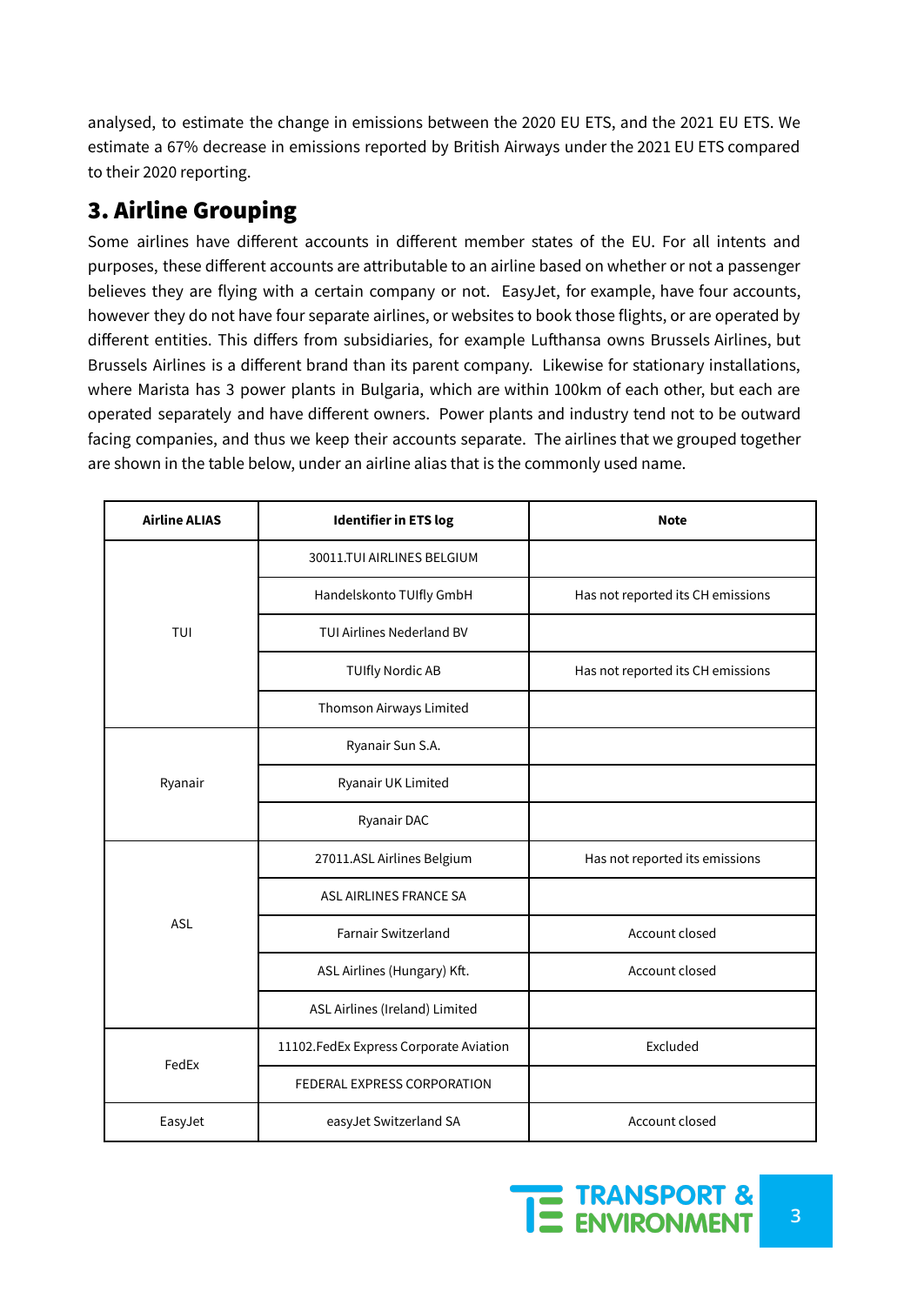|                        | <b>EACL ETS Account</b>                  | Has not reported its emissions |  |
|------------------------|------------------------------------------|--------------------------------|--|
|                        | <b>EASYJET UK LIMITED</b>                |                                |  |
|                        | easyJet Europe Airline GMBH              |                                |  |
|                        | Norwegian Air Shuttle AOC                |                                |  |
| Norwegian              | Norwegian Air Sweden AOC AB              |                                |  |
|                        | Norwegian Air International Limited AOHA | Excluded                       |  |
|                        | Norwegian Air UK                         | Has not reported its emissions |  |
| <b>DHL</b>             | European Air Transport Leipzig GmbH      |                                |  |
|                        | <b>DHL Air Limited</b>                   |                                |  |
| Iberia                 | <b>IBERIA LAE SA OPERADORA SU</b>        |                                |  |
|                        | Iberia Express, S.A.                     |                                |  |
| Eurowings              | Handelskonto der Germanwings GmbH        |                                |  |
|                        | <b>Eurowings GmbH</b>                    |                                |  |
| Transavia              | <b>TRANSAVIA FRANCE</b>                  |                                |  |
|                        | <b>Transavia Airlines</b>                | Has not reported its emissions |  |
| Wizz air               | WIZZ AIR UK LIMITED                      |                                |  |
|                        | <b>WIZZ AIR HUNGARY LTD</b>              |                                |  |
| <b>British Airways</b> | <b>British Airways PLC</b>               | Has not reported its emissions |  |
|                        | <b>BA CITYFLYER LIMITED</b>              |                                |  |

### 4. Free allowances

Under the EU ETS scheme, around 500 aircraft operators<sup>6</sup> are allocated free allowances. From 2021 onwards, a 2.2% linear reduction factor started applying on these allocations. In order to estimate the value of those free allocations, we used an allowance price of €53.65 per tonne of CO<sub>2</sub>, as an average of the 2021 allowance auction prices<sup>7</sup>. Among the top 10 emitters in 2021, easyJet and DHL are the only airlines that have not reported free allocations for accounts that had some in 2020 and

<sup>&</sup>lt;sup>7</sup> <https://ember-climate.org/data/data-tools/carbon-price-viewer/>



<sup>6</sup>

[https://ec.europa.eu/clima/eu-action/eu-emissions-trading-system-eu-ets/free-allocation/allocation-aviation\\_](https://ec.europa.eu/clima/eu-action/eu-emissions-trading-system-eu-ets/free-allocation/allocation-aviation_en) [en](https://ec.europa.eu/clima/eu-action/eu-emissions-trading-system-eu-ets/free-allocation/allocation-aviation_en)